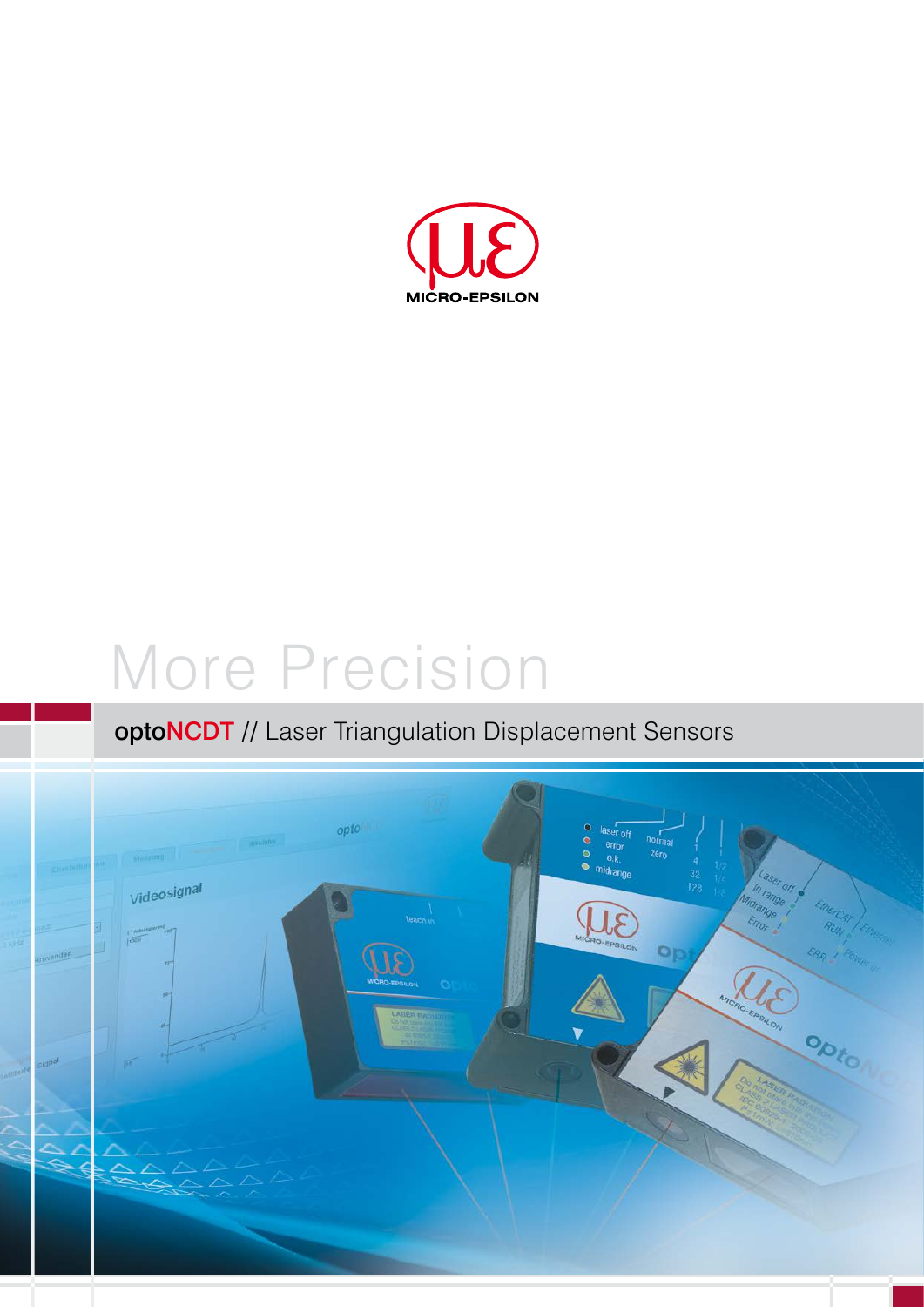

The optoNCDT 1700LL is designed for measurements on shiny and rough surfaces where high accuracy is required. The optoNCDT 1700LL provides precision accuracy with an integrated controller. The laser spot is optically enlarged to make an oval point thus reducing the physical interference making measurements on rough surfaces considerably easier to perform. The 1700LL offers high precision and flexibility with a compact sensor size.

#### optoNCDT 1700LL (2/10/20/50mm)





(Dimensions in mm, not to scale. All CAD files are available online.)

| <b>MR</b>      | <b>SMR</b> | $\alpha$             | $\varphi$    | $\varepsilon$ | A    | в    |
|----------------|------------|----------------------|--------------|---------------|------|------|
| $\overline{c}$ | 24         | $35^\circ$           | $40^\circ$   | $44.8^\circ$  | 25.8 | 16.8 |
| 10             | 30         | $34.3^\circ$         | $35.2^\circ$ | $35.6^\circ$  | 28.7 | 20.5 |
| 20             | 40         | $28.8^{\circ}$ 27.5° |              | $26.7^\circ$  | 30.1 | 22.0 |
| 50             | 45         | $26.5^\circ$         | $23.0^\circ$ | $18.3^\circ$  | 31.5 | 22.5 |

Connector (sensor side) Article Number: 0323243



Connector (sensor cable) Article Number: 0323272







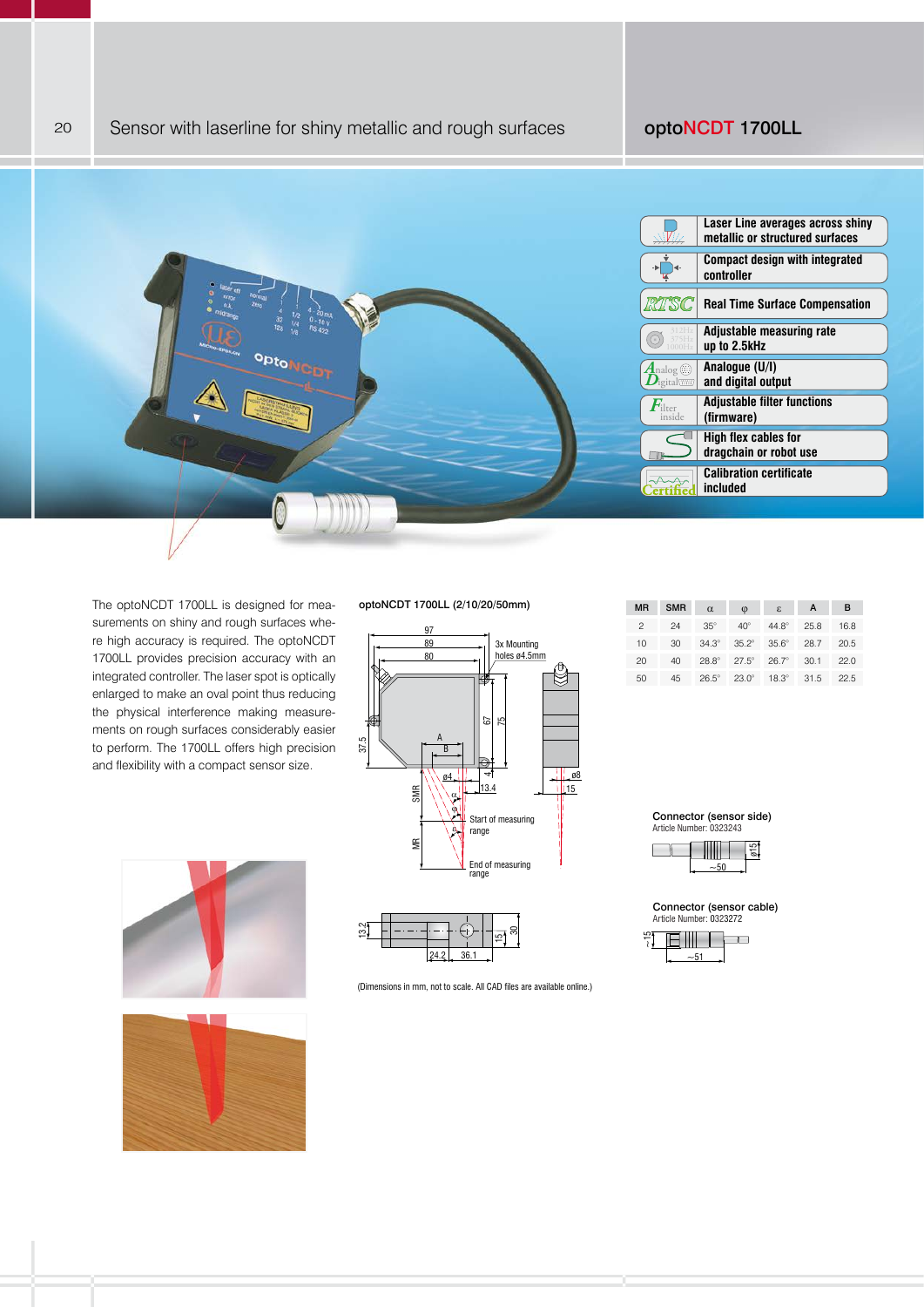## **OptoN**

| Model                                                                                            |                   | ILD1700-2LL                                                                    | ILD 1700-10LL    | ILD 1700-20LL    | ILD 1700-50LL    |  |  |
|--------------------------------------------------------------------------------------------------|-------------------|--------------------------------------------------------------------------------|------------------|------------------|------------------|--|--|
| Measuring range                                                                                  |                   | 2mm<br>10 <sub>mm</sub>                                                        |                  | 20mm             | 50 <sub>mm</sub> |  |  |
| Start of measuring range                                                                         |                   | 24mm                                                                           | 30mm             | 40mm             | 45mm             |  |  |
| Midrange                                                                                         |                   | 25mm                                                                           | 35mm             | 50mm             | 70mm             |  |  |
| End of measuring range                                                                           |                   | 26 <sub>mm</sub>                                                               | 40 <sub>mm</sub> | 60 <sub>mm</sub> | 95mm             |  |  |
|                                                                                                  |                   | $2 \mu m$                                                                      | $8 \mu m$        | $16 \mu m$       | $40 \mu m$       |  |  |
| Linearity                                                                                        | <b>FSO</b>        | ≤0.1%                                                                          |                  | ≤0.08%           |                  |  |  |
| Resolution <sup>1)</sup> (at 2.5kHz without averaging)                                           |                   | $0.1 \mu m$                                                                    | $0.5 \mu m$      | $1.5 \mu m$      | $3 \mu m$        |  |  |
| Measuring rate                                                                                   |                   | 2.5kHz / 1.25kHz / 625Hz / 312.5Hz (adjustable)                                |                  |                  |                  |  |  |
| Light source                                                                                     |                   | semiconductor laser <1mW, 670nm (red)                                          |                  |                  |                  |  |  |
| Permissable ambient light                                                                        | at 2.5kHz         | 10,000lx                                                                       |                  |                  |                  |  |  |
| Laser safety class                                                                               |                   | class 2 acc. DIN EN 60825-1 : 2008-05                                          |                  |                  |                  |  |  |
|                                                                                                  | <b>SMR</b>        | 85 x 240um                                                                     | 120 x 405µm      | 185 x 485µm      | 350 x 320um      |  |  |
| Spot diameter                                                                                    | <b>MMR</b>        | 24 x 280um                                                                     | 35 x 585µm       | 55 x 700um       | 70 x 960μm       |  |  |
|                                                                                                  | <b>EMR</b>        | 64 x 400um                                                                     | 125 x 835µm      | 195 x 1200um     | 300 x 1940um     |  |  |
| Temperature stability <sup>2)</sup>                                                              |                   | 0.025% FSO/°C<br>0.01 % FSO/°C                                                 |                  |                  |                  |  |  |
| Operation temperature                                                                            |                   | $0+50^{\circ}C$                                                                |                  |                  |                  |  |  |
| Storage temperature                                                                              |                   | $-20 + 70^{\circ}C$                                                            |                  |                  |                  |  |  |
|                                                                                                  | measurements      | selectable: 4  20mA / 0  10V / RS 422 / USB (optional with cable PC1700-3/USB) |                  |                  |                  |  |  |
| Output                                                                                           | switching outputs | 1 x error or 2 x limit (each pogrammable)                                      |                  |                  |                  |  |  |
| Switch Input                                                                                     |                   | laser ON-OFF / zero                                                            |                  |                  |                  |  |  |
| Operation                                                                                        |                   | via touch screen on sensor or via PC with ILD 1700 tool                        |                  |                  |                  |  |  |
| Power supply                                                                                     |                   | 24VDC (11  30VDC), max. 150mA                                                  |                  |                  |                  |  |  |
| Electromagnetic compatibility (EMC)                                                              |                   | EN 61000-6-3 EN 61000-6-2                                                      |                  |                  |                  |  |  |
| Sensor cable length (with connector)                                                             |                   | 0.25m (integrated cable with connector) option: 3m or 10m                      |                  |                  |                  |  |  |
| Synchronisation                                                                                  |                   | possible for simultaneous or alternating measurements                          |                  |                  |                  |  |  |
| Protection class                                                                                 |                   | IP 65                                                                          |                  |                  |                  |  |  |
| Vibration                                                                                        |                   | 2g / 20  500Hz                                                                 |                  |                  |                  |  |  |
| Shock                                                                                            |                   | 15g/6ms                                                                        |                  |                  |                  |  |  |
| Weight (with 0.25m cable)                                                                        |                   | $~\sim 550$ g                                                                  |                  |                  |                  |  |  |
| FSO = Full Scale Output All specifications apply for a diffusely reflecting white ceramic target |                   |                                                                                |                  |                  |                  |  |  |

FSO = Full Scale Output All specifications apply for a diffusely reflecting white ceramic target SMR = Start of measuring range MMR = Midrange EMR = End of measuring range 1) for measurements against high glossy surfaces (targets), resolution depends on the material 2) based on digital output

#### Custom Sensor Modifications

For applications where the above standard sensors do not meet your requirements, it may be possible to supply a sensor with modified specification. Please contact us for further information.

#### Options

- Non standard measuring range and stand off
- Custom housing or mounting geometry
- Non standard signal interfaces
- **Special cable length of electrical connector**
- 90° beam deflection
- Vacuum suitability
- Reduced mass
- Increased shock and vibration resistance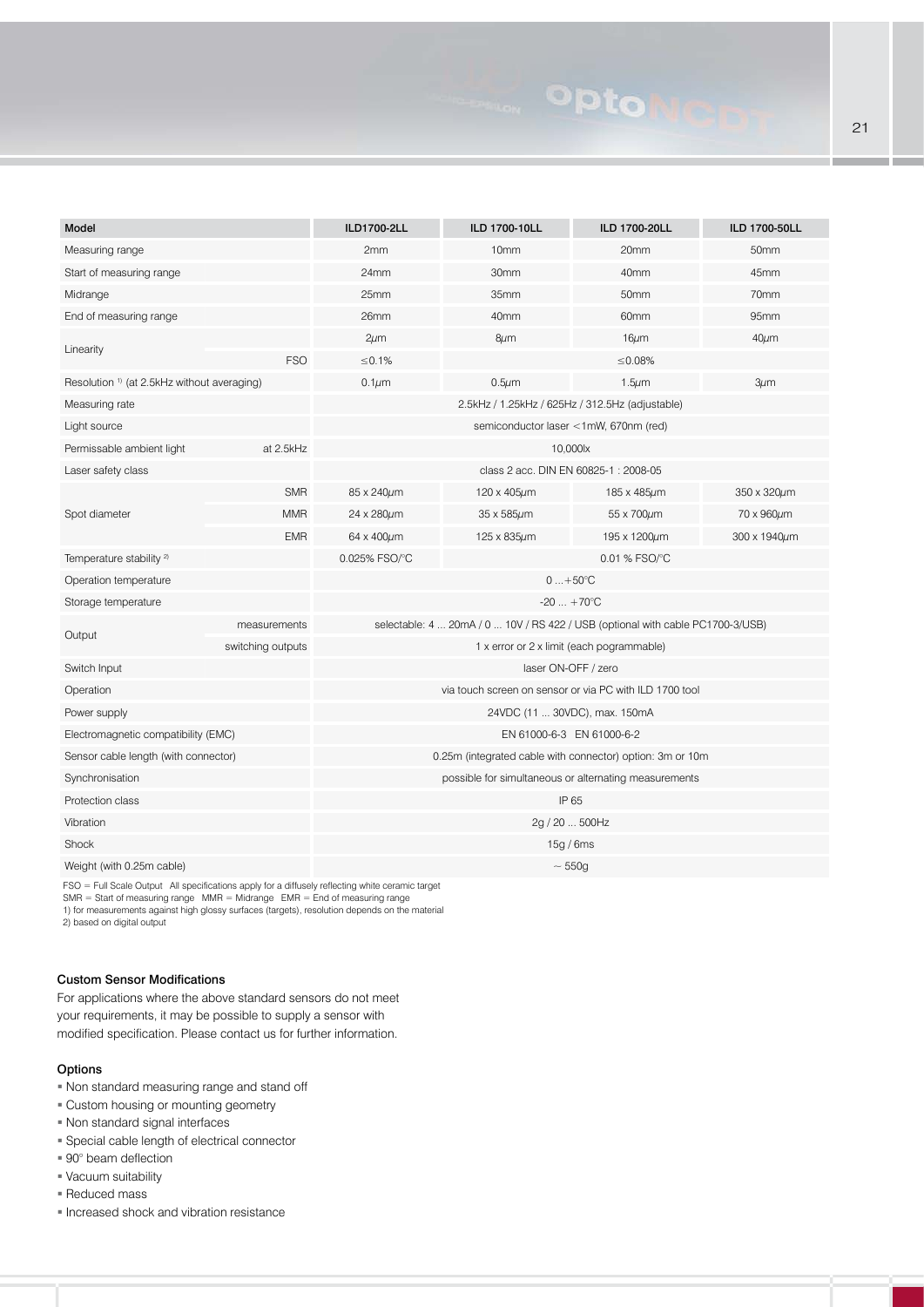#### Accessories for all optoNCDT Series

#### Power supply

 PS 2020 (Power Supply 24 V / 2,5 A, Input 100 - 240 VAC, output 24 VDC / 2.5 A, for snap in mounting on DIN 50022 rail)

#### Controller

 CSP 2008 (controller for processing of multiple sensor signals; analogue and digital interfaces)

#### Interface card

 IF2008 (Interface card for individual signal processing; analogue and digital interfaces)

#### Converter

IF2004/USB 4 Channel RS422/USB Converter

#### Accessories optoNCDT 1302/1402/1402SC

#### Supply and output cable, rated for moving cable tracks

(also available in 90° version)

- PC 1402-3/I (3m, output 4 ... 20mA)
- PC 1402-6/I (6m, output 4 ... 20mA)
- PC 1402-3/U (3m, with integral resistance, output 1 ... 5VDC)
- PC 1402-6/U (6m, with integral resistance, output 1 ... 5VDC)
- PC1402-3/IF2008 (3m, supply and output cable)
- PC 1402-3/USB (3m, supply and output cable)
- PC1401/1402-0.2 (0.2m, adapter cable 12-pin to 7-pin)
- PC 1402-3/CSP (3m, required for CSP 2008, optoNCDT 1402 only)

#### Supply and output cable, robot rated

(available in 90° version)

- PCR 1402-3/I (3m)
- PCR 1402-6/I (6m)
- PCR 1402-8/I (8m)

#### Supply and output cable 1402SC

- PC1402SC-3/I (3m, output 4...20 mA)
- PC1402SC-8/I (8m, output 4...20 mA)
- PC1402SC-10/I (10m, output 4...20 mA)
- PC1402SC-3/U (3m, output 1...5 V)
- PC1402SC-6/U (6m, output 1...5 V)
- PC1402SCT-3/I (3m, output 4...20 mA)
- PC1402SC-12/IF2008 (12m, supply and output cable)

#### Protective housing

#### $=$  SGH II D 1402(01)

SGHF ILD 1402(01)

#### Accessories optoNCDT 1610 / 1630

#### Supply and output cable

- PC 1605-3 (3m)
- PC 1605-6 (6m)
- PC 1607-5/BNC (5m, BNC connector)

#### Accessories optoNCDT1700/1700LL/1700BL

#### Supply and output cable (drag chain rated)

- PC 1700-3 (3m)
- PC 1700-10 (10m)
- PC 1700-10/3/IF2008 (10m, for use with interface card IF2008)
- PC 1700-3/T (3m, for use with trigger box)
- PC 1700-10/T (10m, for use with trigger box)
- PC 1700-3/USB (3m, with USB-RS422-converter, power supply 90 ... 230 VAC)

#### Supply and output cable (robot rated)

- PCR 1700-5 (5m)
- PCR 1700-10 (10m)

#### Protective housing

- SGH (size S and M)
- SGHF (size S and M)

#### Accessories optoNCDT 1710-50 / 2210

#### Supply and output cable (drag chain rated)

- PC 1800-3 (3m)
- PC 1800-8 (8m)
- PC2200-3/10/RS485 (3m, RS 485 for use with interface card IF2008)
- PC 2200-3/3/RS422 (3m, for IF2008/RS422/USB-converter)

#### Sensor cable extension (drag chain rated)

- CE 1800-3 (3m)
- CE 1800-8 (8m)

#### Accessories optoNCDT 2300

#### Supply and output cable

- PC2300-0,5Y (Connecting cable to PC or SPS; for operation a PC2300-3/SUB-D will be required)
- PC2300-3/SUB-D (3m; for operation a PC2300-0,5Y will be required)
- PC2300-3/CSP (3m, connecting cable ILD2300 and CSP2008)
- PC2300-10/CSP (10m, connecting cable ILD2300 and CSP2008)
- PC2300-15/CSP (15m, connecting cable ILD2300 and CSP2008)
- PC2300-3/IF2008 (3m, interface and supply cable)
- PC2300-3/OE (3m)
- PC2300-6/OE (6m)
- PC2300-9/OE (9m)
- PC2300-15/OE (15m)

#### Protective housing

- SGH (size S and M)
- SGHF (size S and M)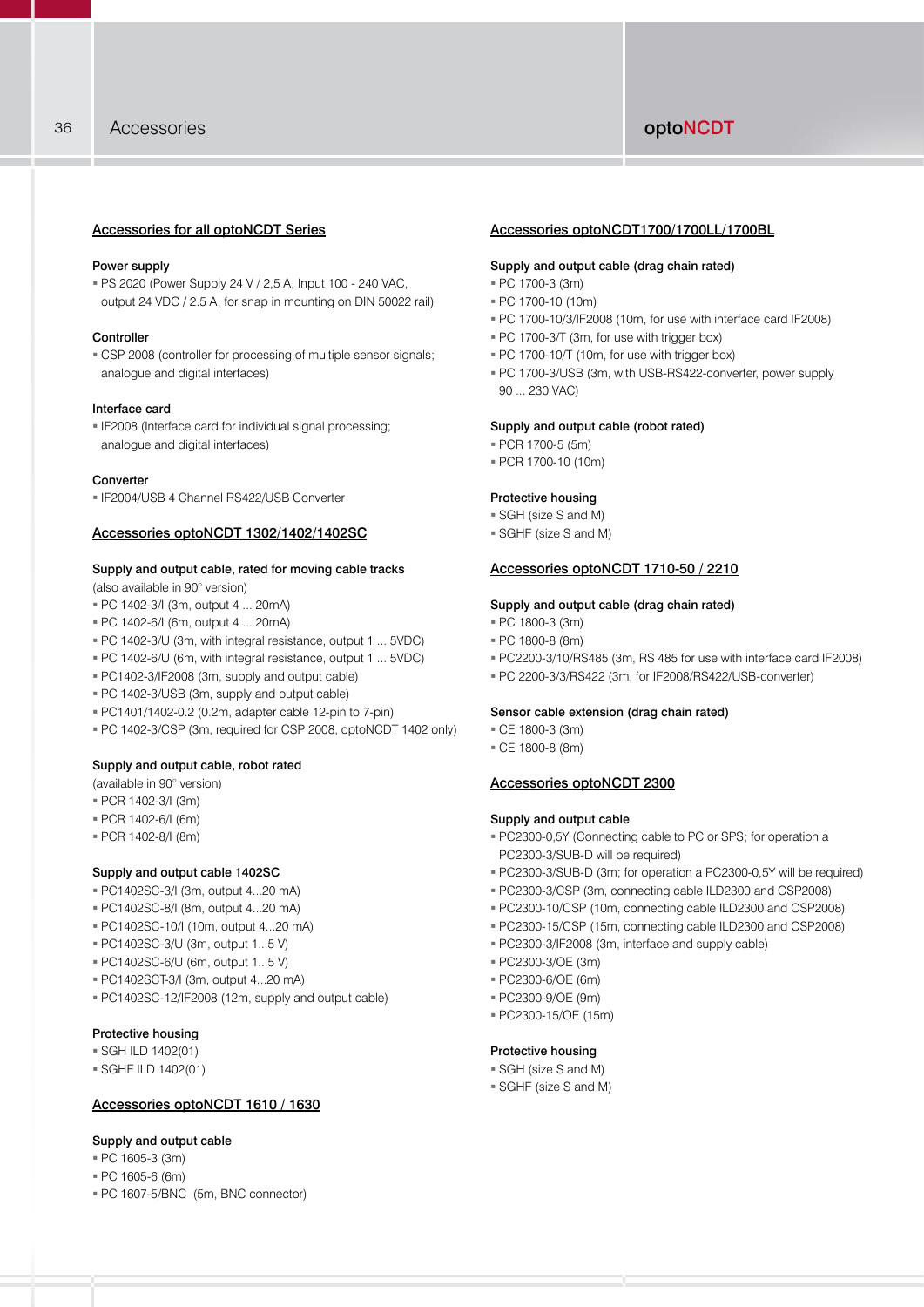

#### Protective housing for harsh environment

To protect the laser sensors in extreme environments individual protective housings are available for all sensor models. Three options for the protective housing are offered.

#### Option SGH:

Completely enclosed housing with an integrated front window, where the sensor measures through the window. The water resistant housing provides protection against solvents and detergents.

#### Option SGHF:

The SGHF version offers optimum protection for the sensor with integrated compressed air cooling and provides protection against fluids.

#### Setup and configuration software

**Opton** 

ILD Tools is the software included for easy sensor configuration. All the settings can be implemented conveniently via a Windows user interface on the PC. The sensor parameters are sent to the sensor via the serial port and can also be saved if required. ILD Tools also includes a module which can display and save measurement results. The link to the PC is made via the sensor cable with a USB converter. [available for all series except 16x0]

#### Driver support for customer software

For the optoNCDT sensors documented DLL drivers are available free of charge, which enables easy integration of the sensors into existing software. Software download free of charge from www.micro-epsilon. com/download

SGH ILD 1402(01) & SGHF ILD 1402(01) for optoNCDT 1402(025)

SGx ILD size S (140x140x71mm) for optoNCDT 1700 / 2300 dimensions 97x75mm

SGx ILD size M (140x180x71mm) for optoNCDT 1700 / 2300 dimensions 150x80mm

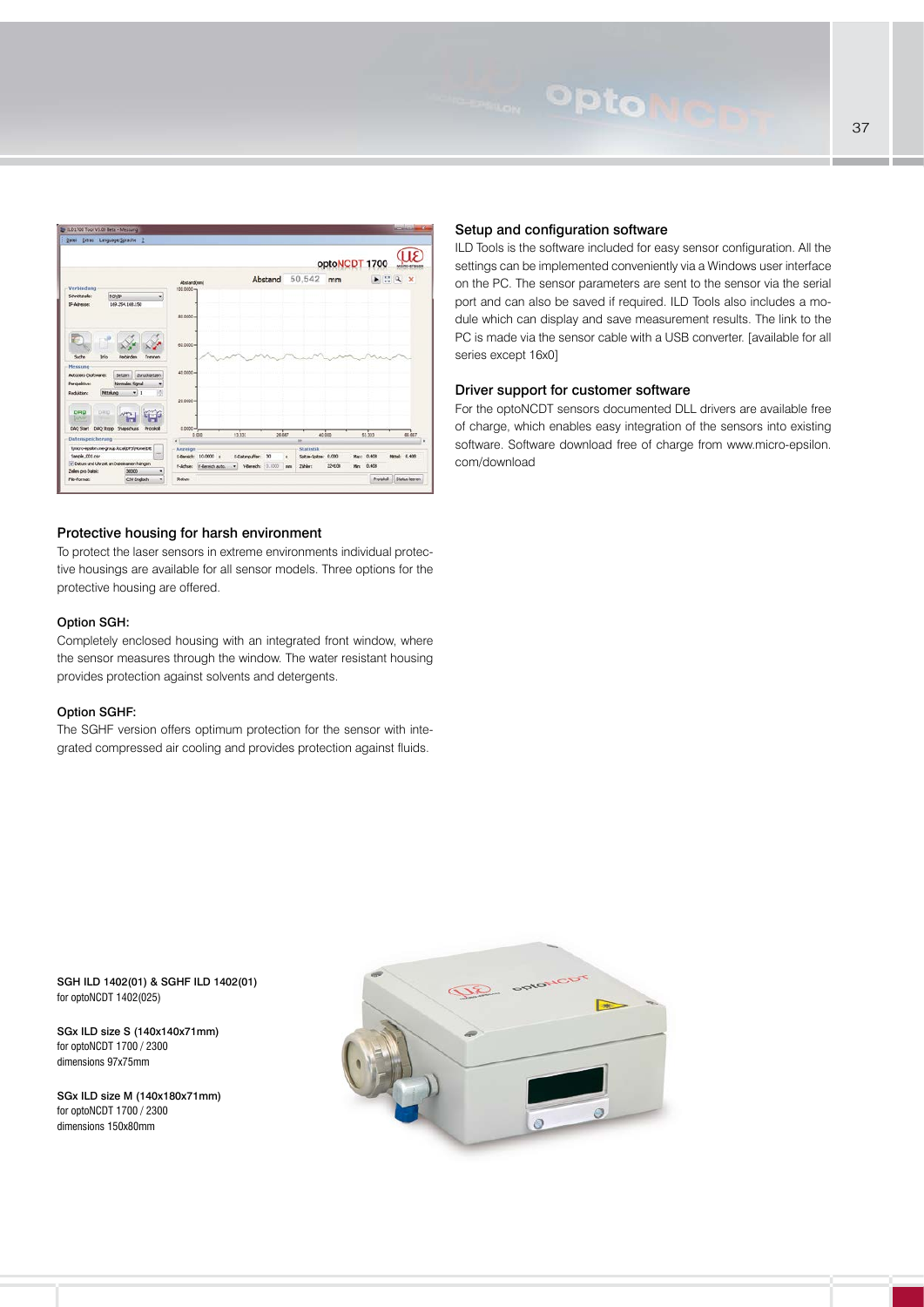#### IF2008 - PCI interface card

The IF 2008 interface card is designed for installation in PCs and enables the synchronous capture of 4 digital sensor signals and 2 encoders. The absolutely synchronous data acquisition plays an important role particularly for planarity or thickness measurement tasks. The data are stored in a FIFO memory in order to enable resource-saving processing in the PC in blocks.

#### Particular Benefits

- 4x digital signals and two encoders with basic printed circuit board
- Additional expansion board for a total of 6x digital signals, 2x encoder and 2x analogue signals and 8x I/O Signals
- **FIFO data memory**
- Synchronous data acquisition

#### IF2008E - Expansion board

The IF 2008E expansion board is designed for installation in PCs and enables the synchronous capture of 2 digital sensor signals and 2 encoders as well as 8 I/O-Signals. The expansion board is connected to the basis board IF2008. The absolutely synchronous data acquisition plays an important role particularly for planarity or thickness measurement tasks.

#### Particular Benefits

- Two digital signals, two analogue signals and 8 I/O signals
- Overall with IF2008: 6 digital signals, 2 encoders and 2 analogue
- signals and 8 I/O Signals
- FIFO data memory
- Synchronous data acquisition

#### IF2004/USB 4 Channel RS422/USB Converter

The RS422/USB converter is used for transforming digital signals from up to 4 ILD sensors into USB data signals. Equipped with 4 trigger inputs and 1 trigger output additional USB converters can be adapted.

#### Particular Benefits

- 4x digital signals via RS422
- 4 trigger inputs, 1 trigger output
- Synchronous data aquisition
- USB interface

#### C-Box controller for up to 2 displacement signals

The C-Box is a compact controller for the digital-to-analogue conversion of a digital sensor signal and for the evaluation of two digital sensor signals. The output occurs via parameterisable analogue output, Ethernet, RS422 or USB. Besides the averaging and statistics function the measurement of thickness, average, step or tilting is possible. The C-Box may be used with ILD2300 and IFC2451/2471. The digital-toanalogue conversion happens with 16 Bit and 70 kHz maximum.









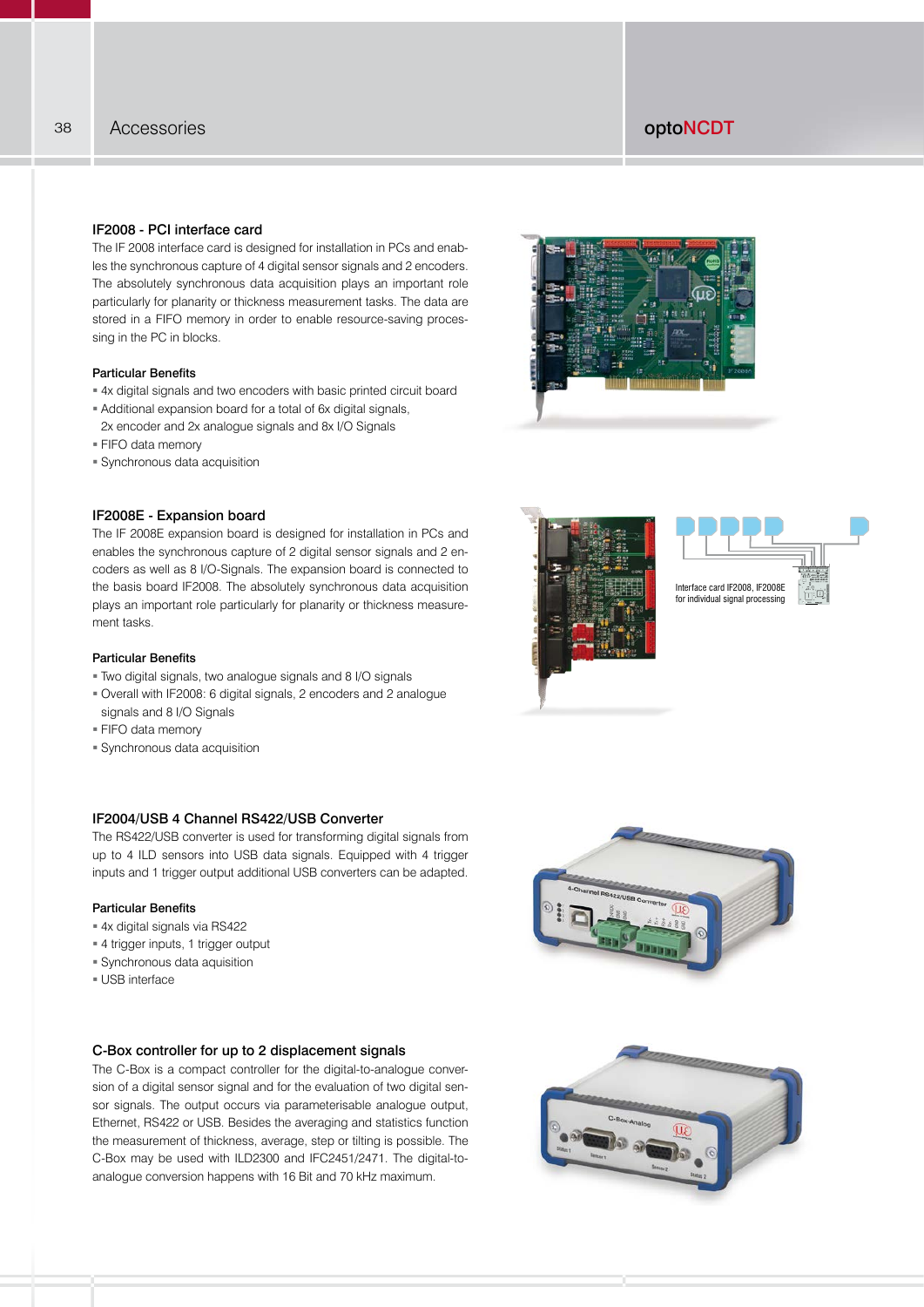## Opto

#### CSP2008 - Universal controller for up to six sensor signals

The controller CSP2008 has been designed to process 2 to 6 both optical and other sensors from Micro-Epsilon (6 digital or 4 analogue input signals max., 2x internal  $+$  4x external via EtherCAT modules from the company Beckhoff. EtherCAT is intended as external bus for connecting further sensors and I/O modules. The controller is equipped with a display offering multicolour backlighting which changes its color in the case of exceeding the limit value while a signal is displayed.

#### Features

- Real-time processing of input and output signals at up to 100kHz (user selectable)
- Unique user interface for the configuration of the controller via Ethernet on a PC or laptop. All user selectable functions of the controller and the measured values can be viewed, displayed and stored in real time via your own web browser without installing any 3rd part software
- Simple sensor connection with automatic sensor recognition, configuration of the sensor using buttons and display on controller or via web browser
- Modular system upgradable with additional I/O modules for customer-specific requirements. The internal communication between I/O components using EtherCAT connection (CSP 2008 acts as master)
- Extremely flexible and powerful functionality; function modules can be combined in many ways.
- Simple mounting using DIN rail TS 35

#### System setup

**Sensors via RS422** optoNCDT 1302 optoNCDT 1402 optoNCDT 1700 optoNCDT 2300 optoCONTROL 2500 optoCONTROL 2600 confocalDT 2451/2471



#### **Beckhoff modules for extended inputs / outputs**

EK1100, EtherCat bus coupler

EL4102, Analogue output terminal 0 V bis +10 V, 2 channels (16 Bit), EtherCAT EL4132, Analogue output terminal -10 V bis +10 V, 2 channels (16 Bit), EtherCAT EL4024, Analogue output terminal 4 ... 20 mA, 4 channels (12 Bit), EtherCAT EL2002, Digital output terminal, 24 VDC/ 0,5 A, 2 channels, EtherCAT EL2002, Digital output terminal, 24 VDC/ 0,5 A, 2 channels, EtherCAT EL2004, Digital output terminal, 24 VDC/ 0,5 A, 4 channels, EtherCAT EL3142, Analogue input terminal 0 ... 20 mA, 2 channels (16 Bit), EtherCAT EL3162, Analogue input terminal 0 ... 10 V, 2 channels (16 Bit), EtherCAT EL1002, Digital input terminal 24 VDC/3 ms, 2 channels, EtherCAT EL1012, Digital input terminal 24 VDC/10  $\mu$ s, 2 channels, EtherCAT EL1014, Digital input terminal 24 VDC/10  $\mu$ s, 4 channels, EtherCAT EL1104, Digital input terminal 24 VDC/3 ms, 4 channels, EtherCAT EL5101, Incremental encoder interface, RS485 differential inputs, EtherCAT EK1122, 2-Port EtherCAT junction RS422 extension terminal





Universal controller with DIN rail TS 35 (dimensions not to scale)